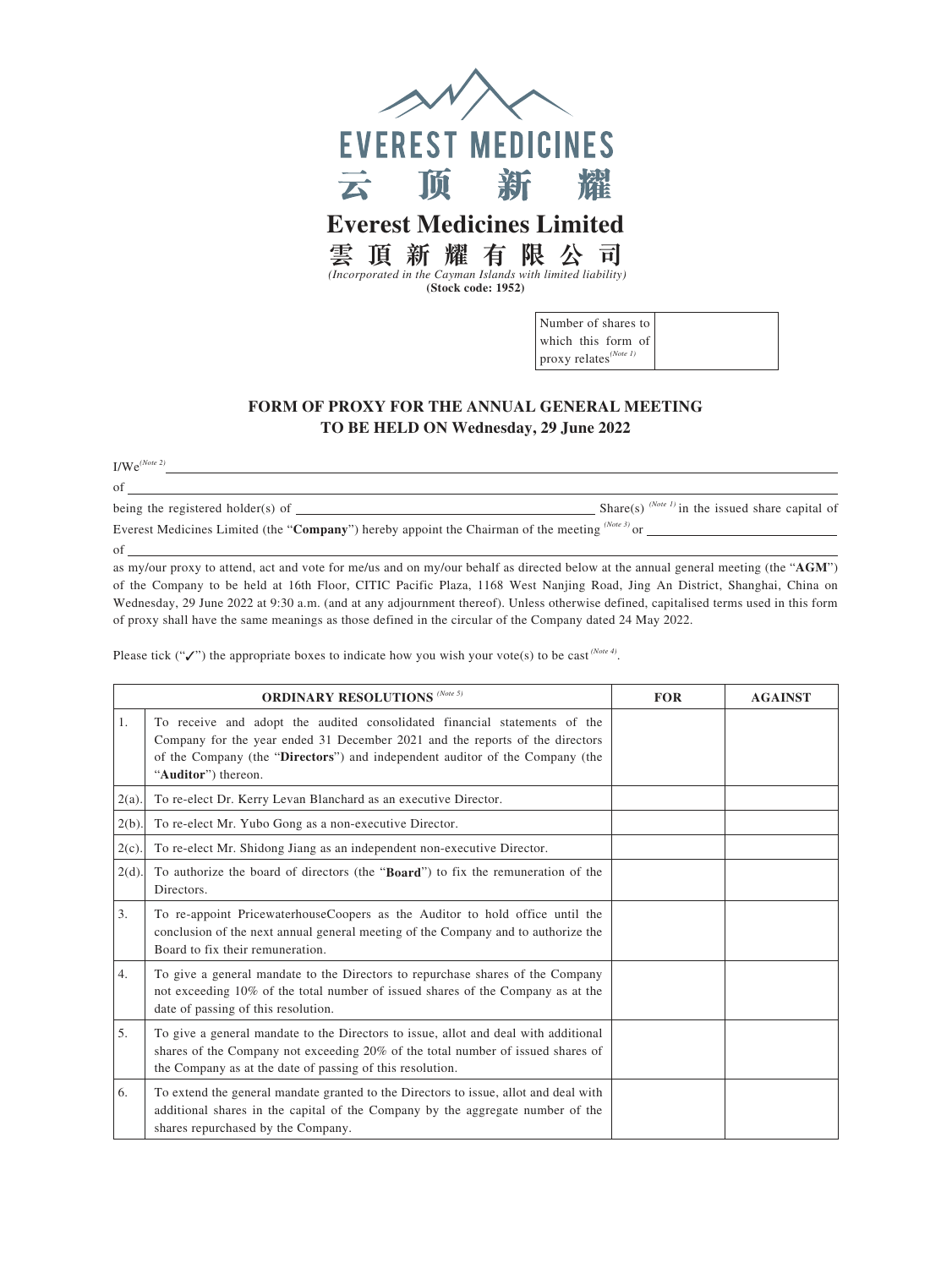|          | ORDINARY RESOLUTIONS $^{\left( Note\ 5\right) }$                                                                                                                                                                                                                                                                                                                                                                                                                                                                                                                                                                                                                                                                                                                                                                                                                                                                                                                          | <b>FOR</b> | <b>AGAINST</b> |
|----------|---------------------------------------------------------------------------------------------------------------------------------------------------------------------------------------------------------------------------------------------------------------------------------------------------------------------------------------------------------------------------------------------------------------------------------------------------------------------------------------------------------------------------------------------------------------------------------------------------------------------------------------------------------------------------------------------------------------------------------------------------------------------------------------------------------------------------------------------------------------------------------------------------------------------------------------------------------------------------|------------|----------------|
| 7(a).    | To approve and confirm the grant of share awards (the "2021 Awards") to Dr.<br>Kerry Levan Blanchard in accordance with the terms of the post-IPO share award<br>scheme adopted by the Shareholders on 21 September 2020 (the "Post-IPO Share"<br>Award Scheme").                                                                                                                                                                                                                                                                                                                                                                                                                                                                                                                                                                                                                                                                                                         |            |                |
| $7(b)$ . | To approve and confirm the grant of 2021 Awards to Mr. Ian Ying Woo in<br>accordance with the terms of the Post-IPO Share Award Scheme.                                                                                                                                                                                                                                                                                                                                                                                                                                                                                                                                                                                                                                                                                                                                                                                                                                   |            |                |
| $7(c)$ . | To approve and confirm the grant of 2021 Awards to Mr. Xiaofan Zhang in<br>accordance with the terms of the Post-IPO Share Award Scheme.                                                                                                                                                                                                                                                                                                                                                                                                                                                                                                                                                                                                                                                                                                                                                                                                                                  |            |                |
| $7(d)$ . | To approve and confirm the grant of 2021 Awards to Ms. Xu Zhu in accordance<br>with the terms of the Post-IPO Share Award Scheme and the pre-IPO employee<br>equity plan adopted on 25 December 2018, amended and restated on 17 February<br>2020 (the "Pre-IPO ESOP").                                                                                                                                                                                                                                                                                                                                                                                                                                                                                                                                                                                                                                                                                                   |            |                |
| 7(e).    | To approve and confirm the grant of 2021 Awards to Ms. Yang Shi in accordance<br>with the terms of the Post-IPO Share Award Scheme and the Pre-IPO ESOP.                                                                                                                                                                                                                                                                                                                                                                                                                                                                                                                                                                                                                                                                                                                                                                                                                  |            |                |
| $7(f)$ . | To approve and confirm the grant of 2021 Awards to Dr. Zhengying Zhu in<br>accordance with the terms of the Post-IPO Share Award Scheme and the Pre-IPO<br>ESOP.                                                                                                                                                                                                                                                                                                                                                                                                                                                                                                                                                                                                                                                                                                                                                                                                          |            |                |
| $7(g)$ . | To approve and confirm the grant of 2021 Awards to Mr. Yuan Gao in accordance<br>with the terms of the Post-IPO Share Award Scheme and the Pre-IPO ESOP.                                                                                                                                                                                                                                                                                                                                                                                                                                                                                                                                                                                                                                                                                                                                                                                                                  |            |                |
| 7(h).    | To approve and confirm the grant of 2021 Awards to Ms. Min Yu in accordance<br>with the terms of the Post-IPO Share Award Scheme.                                                                                                                                                                                                                                                                                                                                                                                                                                                                                                                                                                                                                                                                                                                                                                                                                                         |            |                |
| 7(i).    | To approve and confirm the grant of 2021 Awards to Mr. Zixin Qiao in accordance<br>with the terms of the Post-IPO Share Award Scheme.                                                                                                                                                                                                                                                                                                                                                                                                                                                                                                                                                                                                                                                                                                                                                                                                                                     |            |                |
| $7(j)$ . | To authorise any one or more of the directors of the Company, with the exception<br>of Dr. Kerry Levan Blanchard, Mr. Ian Ying Woo and Mr. Xiaofan Zhang in<br>respect to the proposed grant of 2021 Awards to each of them, respectively, to<br>exercise the powers of the Company to allot and issue the ordinary shares of<br>the Company pursuant to the proposed grant of 2021 Awards (the "2021 Award<br><b>Shares</b> ") in accordance with the terms of the Post-IPO Share Award Scheme and<br>the Pre-IPO ESOP, such that the 2021 Award Shares shall rank pari passu in all<br>respects among themselves and with the existing ordinary shares in issue at the<br>date of the allotment and issuance of the 2021 Award Shares, and to take such<br>actions, do such things, which in their opinion may be necessary, desirable or<br>expedient for the purpose of giving effect to and/or to implement the transactions<br>contemplated in $7(a)$ to (i) above. |            |                |
| 8(a).    | To approve and confirm the grant of share awards (the "2022 Awards") to Ms. Min<br>Yu in accordance with the terms of the Post-IPO Share Award Scheme.                                                                                                                                                                                                                                                                                                                                                                                                                                                                                                                                                                                                                                                                                                                                                                                                                    |            |                |
| $8(b)$ . | To approve and confirm the grant of 2022 Awards to Mr. Zixin Qiao in accordance<br>with the terms of the Post-IPO Share Award Scheme.                                                                                                                                                                                                                                                                                                                                                                                                                                                                                                                                                                                                                                                                                                                                                                                                                                     |            |                |
| $8(c)$ . | To approve and confirm the grant of 2022 Awards to Dr. Heasun Park in<br>accordance with the terms of the Post-IPO Share Award Scheme.                                                                                                                                                                                                                                                                                                                                                                                                                                                                                                                                                                                                                                                                                                                                                                                                                                    |            |                |
| $8(d)$ . | To approve and confirm the grant of 2022 Awards to Mr. Ng Kah San in<br>accordance with the terms of the Post-IPO Share Award Scheme.                                                                                                                                                                                                                                                                                                                                                                                                                                                                                                                                                                                                                                                                                                                                                                                                                                     |            |                |
| 8(e).    | To approve and confirm the grant of 2022 Awards to Mr. Yuan Gao in accordance<br>with the terms of the Post-IPO Share Award Scheme.                                                                                                                                                                                                                                                                                                                                                                                                                                                                                                                                                                                                                                                                                                                                                                                                                                       |            |                |
| $8(f)$ . | To authorise any one or more of the directors of the Company, to exercise the<br>powers of the Company to allot and issue the ordinary shares of the Company<br>pursuant to the proposed grant of 2022 Awards (the "2022 Award Shares") in<br>accordance with the terms of the Post-IPO Share Award Scheme, such that the<br>2022 Award Shares shall rank pari passu in all respects among themselves and<br>with the existing ordinary shares in issue at the date of the allotment and issuance<br>of the 2022 Award Shares, and to take such actions, do such things, which in their<br>opinion may be necessary, desirable or expedient for the purpose of giving effect to<br>and/or to implement the transactions contemplated in $8(a)$ to (e) above.                                                                                                                                                                                                              |            |                |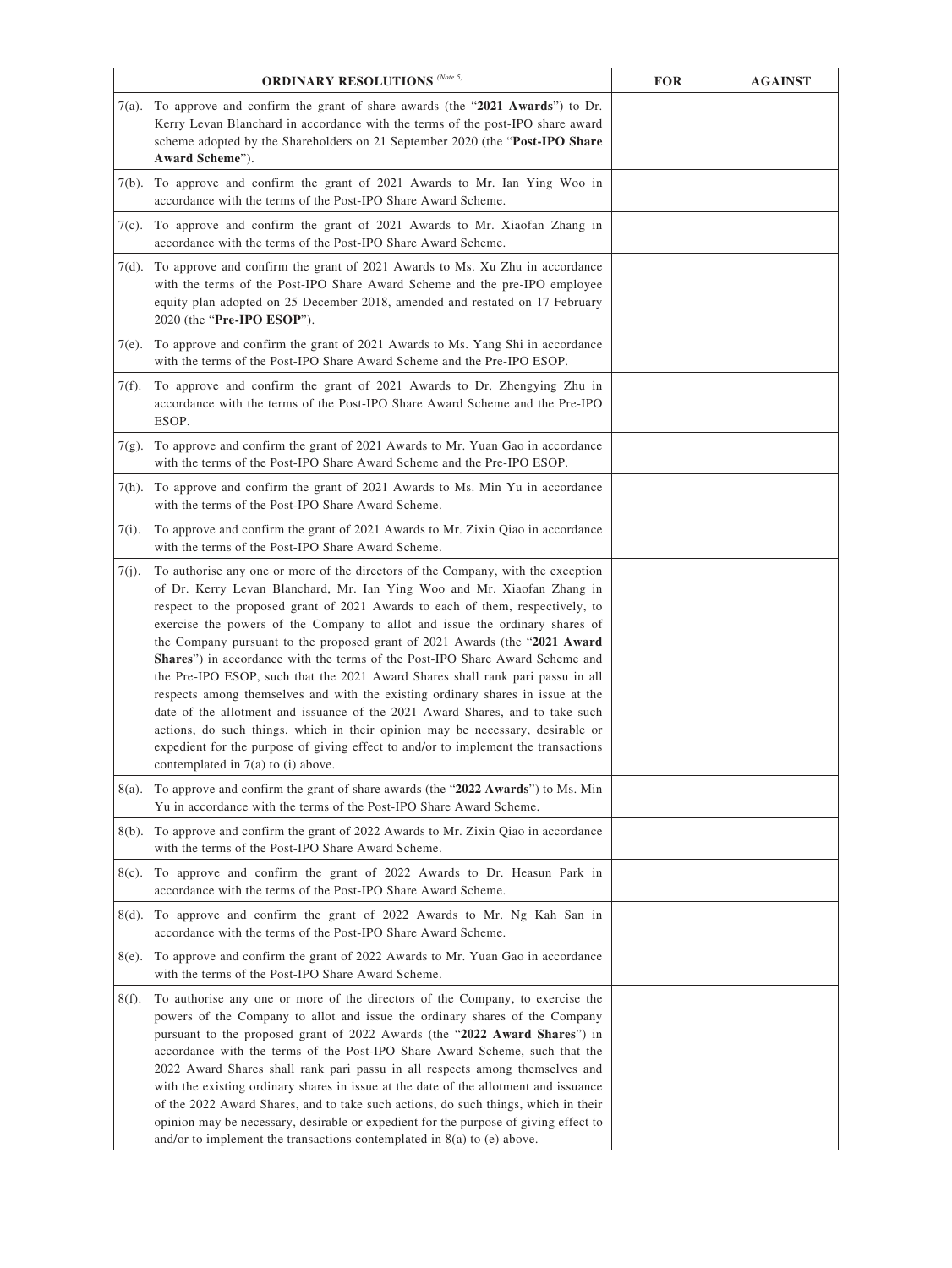|                             | ORDINARY RESOLUTIONS $^{\left( Note\ 5\right) }$                                                                                                                                                                                                                                                                                                                                                                                                                                                                                                                                                                                                                                                                                                                                                                                                                                                                                                                                                                     | <b>FOR</b> | <b>AGAINST</b> |
|-----------------------------|----------------------------------------------------------------------------------------------------------------------------------------------------------------------------------------------------------------------------------------------------------------------------------------------------------------------------------------------------------------------------------------------------------------------------------------------------------------------------------------------------------------------------------------------------------------------------------------------------------------------------------------------------------------------------------------------------------------------------------------------------------------------------------------------------------------------------------------------------------------------------------------------------------------------------------------------------------------------------------------------------------------------|------------|----------------|
| $9(a)$ .                    | To approve and confirm the grant of performance target awards (the "Performance<br>Target Awards") to Dr. Kerry Levan Blanchard in accordance with the terms of<br>the Post-IPO Share Award Scheme.                                                                                                                                                                                                                                                                                                                                                                                                                                                                                                                                                                                                                                                                                                                                                                                                                  |            |                |
| $9(b)$ .                    | To approve and confirm the grant of Performance Target Awards to Mr. Ian Ying<br>Woo in accordance with the terms of the Post-IPO Share Award Scheme.                                                                                                                                                                                                                                                                                                                                                                                                                                                                                                                                                                                                                                                                                                                                                                                                                                                                |            |                |
| $9(c)$ .                    | To approve and confirm the grant of Performance Target Awards to Mr. Xiaofan<br>Zhang in accordance with the terms of the Post-IPO Share Award Scheme.                                                                                                                                                                                                                                                                                                                                                                                                                                                                                                                                                                                                                                                                                                                                                                                                                                                               |            |                |
| $9(d)$ .                    | To authorise any one or more of the directors of the Company, with the exception<br>of Dr. Kerry Levan Blanchard, Mr. Ian Ying Woo and Mr. Xiaofan Zhang in<br>respect to the proposed grant of Performance Target Awards to each of them,<br>respectively, to exercise the powers of the Company to allot and issue the ordinary<br>shares of the Company pursuant to the proposed grant of Performance Target<br>Awards (the "Performance Target Awards Shares") in accordance with the<br>terms of the Post-IPO Share Award Scheme, such that the Performance Target<br>Awards Shares shall rank pari passu in all respects among themselves and with the<br>existing ordinary shares in issue at the date of the allotment and issuance of the<br>Performance Target Award Shares, and to take such actions, do such things, which<br>in their opinion may be necessary, desirable or expedient for the purpose of giving<br>effect to and/or to implement the transactions contemplated in $9(a)$ to (c) above. |            |                |
| 10.                         | To approve the Increase in Scheme Limit to increase the existing scheme limit of<br>the Post-IPO Share Award Scheme by 4,500,000 Shares to the new scheme limit of<br>18,684,519 Shares, by way of amending paragraph 15.1 of the Scheme Rules of the<br>Post-IPO Share Award Scheme.                                                                                                                                                                                                                                                                                                                                                                                                                                                                                                                                                                                                                                                                                                                                |            |                |
| SPECIAL RESOLUTION (Note 5) |                                                                                                                                                                                                                                                                                                                                                                                                                                                                                                                                                                                                                                                                                                                                                                                                                                                                                                                                                                                                                      | <b>FOR</b> | <b>AGAINST</b> |
| 11.                         | To approve the proposed amendments to the existing memorandum of association<br>and articles of association of the Company and to adopt the amended and restated<br>memorandum of association and articles of association of the Company in<br>substitution for and to the exclusion of the existing memorandum of association<br>and articles of association of the Company.                                                                                                                                                                                                                                                                                                                                                                                                                                                                                                                                                                                                                                        |            |                |

| Date: | 2022 |
|-------|------|
|       |      |

 $2 \qquad \qquad$  Signature(s)<sup>(Note 6)</sup>

*Notes:*

- 1. Please insert the number of shares to which this form of proxy relates. If no number is inserted, this form of proxy will be deemed to relate to all the shares of the Company registered in your name(s). If more than one proxy is appointed, the number of shares in respect of which each such proxy so appointed must be specified.
- 2. Full name(s) and address(es) to be inserted in **BLOCK CAPITALS**.
- 3. If any proxy other than the Chairman of the meeting is preferred, please strike out the words "the Chairman of the meeting" and insert the name and address of the proxy desired in the space provided. Any shareholder of the Company entitled to attend and vote at the AGM is entitled to appoint any number of proxies (who must be an individual) to attend and vote instead of him. A proxy need not be a shareholder of the Company. Every shareholder present in person or by proxy shall be entitled to one vote for each share held by him.
- 4. **IMPORTANT: IF YOU WISH TO VOTE FOR A RESOLUTION, PLEASE TICK ("**✓**") THE BOX MARKED "FOR". IF YOU**  WISH TO VOTE AGAINST A RESOLUTION, PLEASE TICK ("√") THE BOX MARKED "AGAINST". If no direction is given, your proxy will vote or abstain at his discretion. Your proxy will also be entitled to vote at his discretion on any resolution properly put to the AGM other than those referred to in the notice convening the AGM.
- 5. The full text of the proposed resolutions is set out in the notice of annual general meeting of the Company dated 24 May 2022.
- 6. This form of proxy must be signed by you or your attorney duly authorized in writing. In case of a corporation, the same must be either under its common seal or under the hand of an officer or attorney so authorized. **ANY ALTERATION MADE TO THIS FORM OF PROXY MUST BE INITIALLED BY THE PERSON WHO SIGNS IT.**
- 7. In case of joint registered holders, any one of such persons may vote at any meeting, either personally or by proxy, in respect of such share as if he were solely entitled thereto; but if more than one of such joint holders be present at any meeting personally or by proxy, that one of the said persons so present being the most or, as the case may be, the more senior shall alone be entitled to vote in respect of the relevant joint holding and, for this purpose, seniority shall be determined by reference to the order in which the names of the joint holders stand on the register in respect of the relevant joint holding.